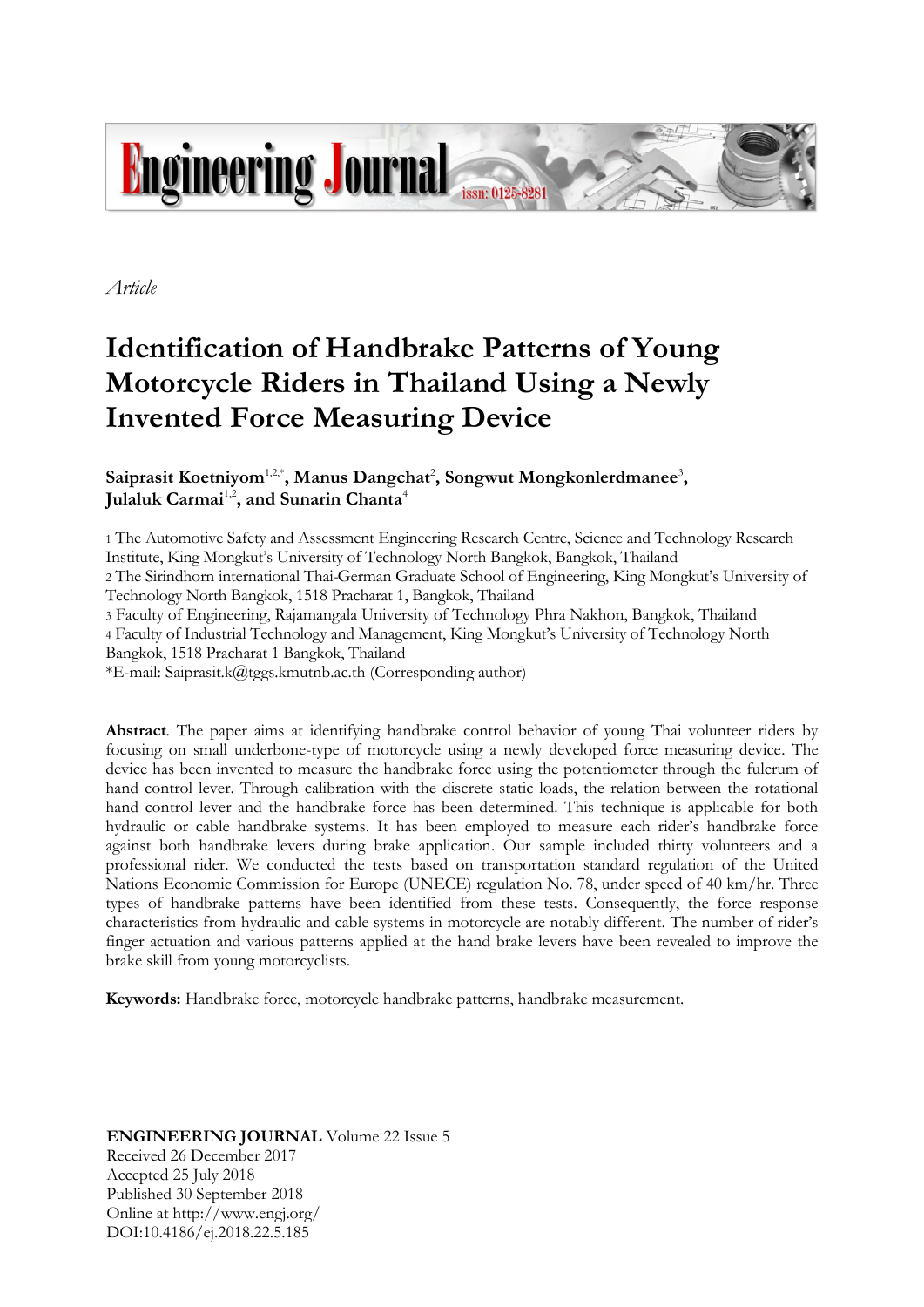#### **1. Introduction**

Thailand has high number of road accidents. Based on the record of WHO, in the year 2015, Thailand has the second highest accident death rate in the world, with 14,059 fatalities on the road, representing 36.2 per 100,000 population, with an annual estimate of over 24 000 deaths or 66 deaths every day. Moreover, 73% of road accident deaths are motorcyclist (2 or 3 wheel motorcycles), while the rests are pedestrians (8%), passengers of 4-wheel cars (7%), drivers of 4-wheel cars (6%), cyclists (2%), drivers and passengers of buses (1%), and others (2%) [1]. Even though the government realizes and releases road safety plans and road safety actions, the number of road traffic injuries and crashes are still high. Along with the safety policy, users have to know how to ride safely, as a basically requirement of every rider.

In this paper, we focus on the braking behavior of motorcycle riders, since it has a big impact on road accidents. Corno, et al. [2] stated that "The ability of a driver to achieve an optimal braking can make the difference on the lap-time. Even few milliseconds per braking hence can be crucial." Moreover, in many cases of accidents the riders usually make poor use of the braking capacity of their machines, which will lead to more accident frequency and severity [3]. However, the literature on the motorcycle braking behavior are still limited. There are some previous works on the motorcycle braking. Juniper and Good [3] reviewed a literature related to braking stability and handling of motorcycles. They provided relationships between motorcycle characteristics and accidents, with investigations of motorcycle dynamics, and the effects of accessories, tires, and machine modifications. Corno, et al. [2] discussed an optimal braking strategy through a simulation-based study of the braking maneuver in high-performance (racing) motorcycles. The control strategy using the front brake and rear brake of motorcycle were analyzed in which the role of aerodynamics and how to select and modify the control objective during the brake application are highlighted and studied respectively. More literature on braking stability and behavior are reviewed and conducted [4]-[6]. However, most of previous works tried to determine the effective braking control. As a different point of view, in this research, we try to identify the braking pattern of motorcyclists, since it is essential information for motorcycle trainers that will help users control their motorcycles more effectively; stable, in time, or in stopping distance.

The input handbrake behavior is the key to dominate the stopping distance of motorcycle. There are many types of braking service systems. Here we classified braking service systems based on their control operation. The first one is the split service brake system that independently operates the brakes on each axle, where a front wheel and a rear wheel brake can operate independently by left hand, right hand, or by foot. Another is the Combined Brake System (CBS) that dependently controls the brakes on each wheel by single actuated input. It was found that results of the braking test from motorcycle with CBS and Antilock Brake System (ABS) showed high performance in deceleration [7], [8]. Furthermore, motorcycles with optional ABS appeared to be effective in preventing the crash in comparison with their non-ABS [9]. In the emergency straight-path braking behavior, less-skilled volunteer riders attempted to stop the motorcycle through early "lock-up" of the rear wheel. By contrast, the skilled riders realized to actuate the brake proportion between the front and rear wheels to utilize the available road friction. To stop motorcycle more efficiently, the integrated and/or anti-lock braking system could be equipped for the less-skilled riders [10]. However, the split service brake system is commonly used in the budget motorcycle. Therefore, the stopping distance of motorcycle is dependent on the amount and duration of each wheel brake force application. The other factors such as rider, speed, pavement condition, braking strategy, and motorcycle also affect the stopping distance of motorcycle [11]

To actuate the handbrake control, the hand grip capacity is the result of forceful flexion of all finger strengths. In medical and ergonomic research, Jamar dynamometer was used to measure grip strength under standardized positioning and instructions. It was found that the highest grip strength scores were found in the 25 to 39 age male groups with the mean strength of 121.8 and 112.9 pounds (55.25 and 51.21 kilograms) for the right and left hands respectively [12]. For mean 61.1 age male groups in South Africa, the mean hand grip strength was 37.9 kilograms [13]. However, individual finger force was investigated using a linear force summing strain gauge dynamometer, which resulted in forces from the index and middle fingers were more than 3 N greater than that from the ring and small fingers [14]. The control of handbrake lever and usage of finger strength are dependent on the rider skill and habit under the emergency situation.

For this reason, the objective of this study is to monitor the handbrake force and identify the handbrake patterns on the budget motorcycle in Thailand under the UNECE Regulation No.78 requirement from young volunteer riders in Thailand.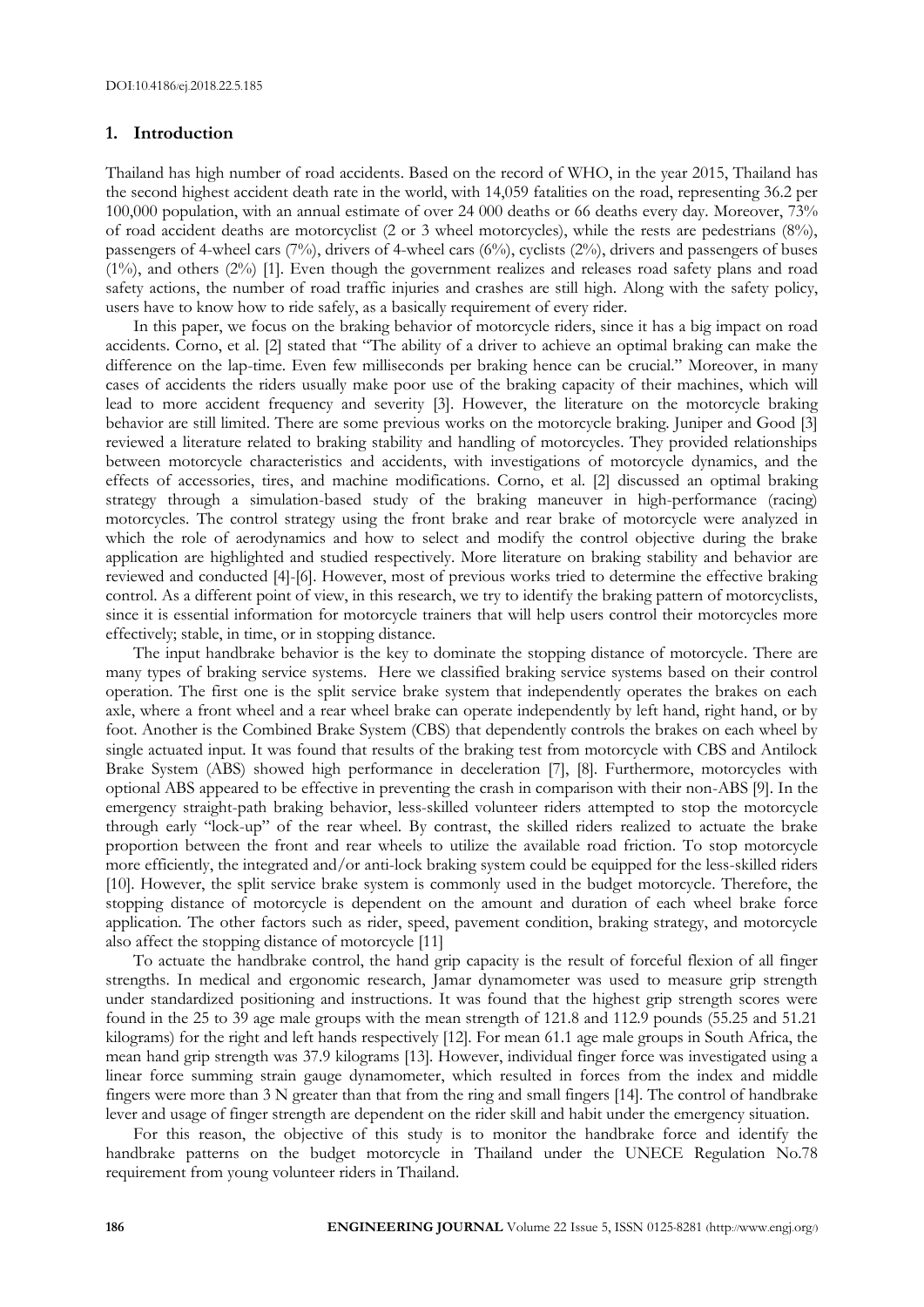## **2. Methodology**

#### **2.1. Apparatus**

The invented device was developed to measure the force and pattern on the hand control levers of motorcycle. Using the potentiometer through the fulcrum of hand control lever, the actuated rotation can be detected as shown in Fig 1. With this technique, either hydraulic or cable handbrake systems can be equipped through this invented device. It consists of the potentiometers and data acquisition unit. The National Instruments USB-6008 model was used as data acquisition unit to monitor and record the handbrake forces at 16 Hz of sampling rate. Therefore, the right and left handbrake inputs can be measured with time dependence during the brake application.



Fig. 1. Invented device with potentiometer at the fulcrum of the control lever.

#### **2.2. Experimental Vehicle**

We used the Yamaha motorcycle Mio 125 GT, 2011 model for our road test, since it is one of the top three models that have been used in Thailand. The model is considered as a small underbone motorcycle that is affordable. Note that the model is classified as a budget motorcycle with the price range between 20,000 to 40,000 baths. It has a specification of dimensions (width x length x height): 685 x 1,850 x 1,060 mm, engine type: 4 Step, Single Over Head Cam (SOHC), weight: 99 kg, transmission: automatic v-belt, with rear drum and font disc brake systems. The breaking system is actuated by left and right handbrake levers, which separately control the rear and font wheel brake systems respectively.

#### **2.3. Determining Relationship between Voltage and Force**

The objective of this section is to determine the relation between the voltage from potentiometers and the handbrake force at levers. A potentiometer is commonly used to control electrical devices such as volume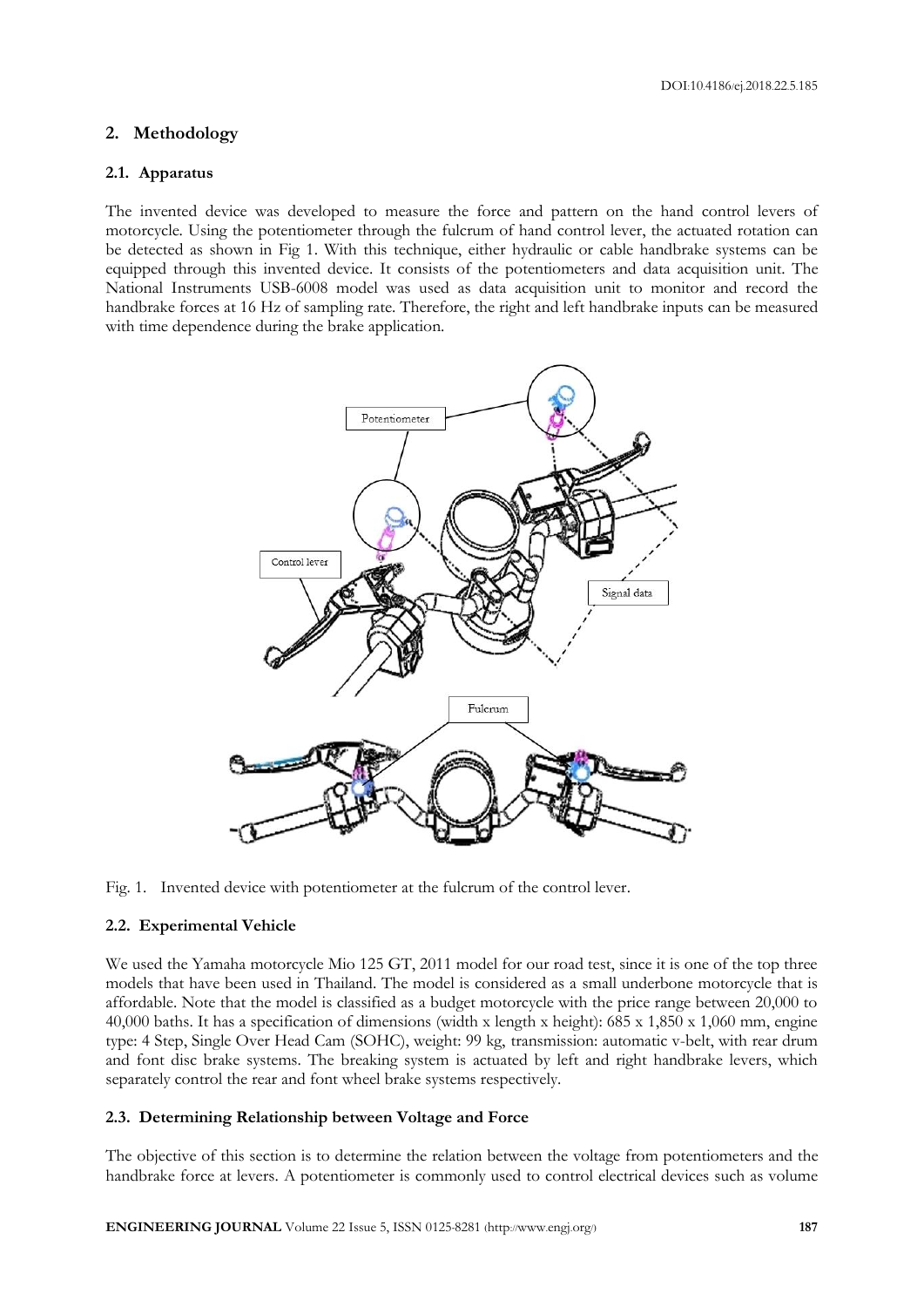controls. In this case, we applied it to measure the handbrake force. The potentiometer can detect the rotational degree changing on the handbrake lever, and yield the value of voltage. So to measure the handbrake force, the relationship between the voltage and the force can be determined. Once we have that relationship, the handbrake force by changing rotational degree can be measured.

To calibrate the invented device, the additional tool was installed with 75 discrete gravity loads from 10 N to 250 N, which incremented by 3 N. Note that the maximum force of 250 N was the limitation of the rotational movement. Figure 2 showed the installed tool for calibration with discrete gravity loads through the cable (marked in red) under UNECE No. 78 requirement. So, we obtained the pairs of force and voltage on both right and left hand control levers. Next, we fitted the simple linear regression line to represent the relationship between rotation degree and each handbrake force. For the right hand force the regression line is Y=0.101+0.00174\*X1, where Y represents the rotation degree (voltage) and X1 represents the right handbrake force  $(N)$  with the R<sup>2=0.971</sup>. For the left hand force the regression line is Y=0.0785+0.00109\*X2, where Y represents the rotational degree (voltage) and X2 represents the left handbrake force (N), with  $R^{2}=0.994$ . The relation between the rotational hand control lever and the handbrake force showed in Fig. 3. The maximal lever span that is equivalent to the 23.4 degree of rotation at its fulcrum can be proportionally related to the output of 0.55 volts from the invented device. Furthermore, the number of finger usage to activate the brake system on the hand control lever were monitored through video recording device as shown in Fig. 4.

The right handbrake is controlled by hydraulic system with internal friction part through the stick-slip motion of the tubular rubber seals, while the left handbrake is controlled by cable system with constant spring stiffness [15]. From Fig. 3, we will see that to reach the same amount of force, the right hand control required more effort on the handbrake lever (voltage) than the left hand control.



Fig. 2. Installed tool for calibration with discrete gravity loads.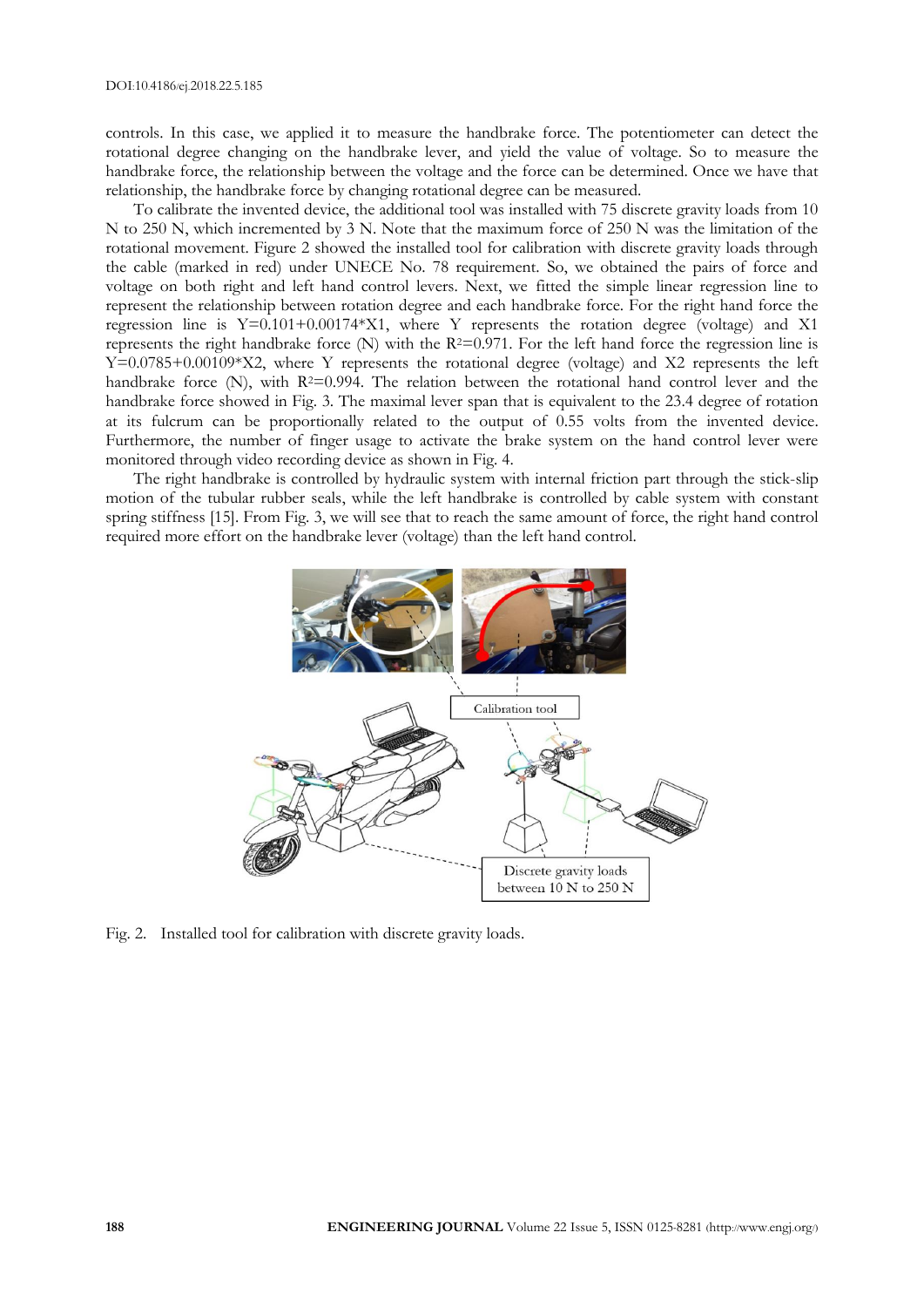

Fig. 3. Linear relationship between rotational degree (voltage) and left hand brake force (N).





#### **2.4. Experimental Design**

The experiments are conducted based on the transportation standard of motorcycle with regard to the braking performance from United Nations Economic Commission for Europe (UNECE) regulation No. 78. This regulation has been widely used for sustainable transport safety in many countries including Europe, Canada, the Central Asian republics, Israel, and the United States of America. The detail of the UNECE No. 78 can be seen in this regulation [16]. The tests were followed the regulation such as speed before brake application, hand brake force, stopping distance, road condition, temperature, etc.

The input force (F) at the handbrake lever is measured with time dependent on the control lever's forward surface perpendicular to the axis of the lever fulcrum at a point located 50 mm. from the outermost point of the control lever. The handbrake actuation force is allowed up to 200 N, which covers force range of riders. The test speed is controlled as the following; the initial speed is 50 km/h or lower, the final speed is in the range of 5 to 10 km/h. The maximum vehicle speed before a rider actuates the control of handbrake levers is set at 40 km/h. The maximum braking distance is set at 16.25 meters, which allows enough clearance to avoid rear end collision. All the road tests are performed on the dry asphalt road in Thai Yamaha Riding Academy. The temperature on the test day was in the range of 36°C to 38°C (UNCCE Regulation No.78 set the temperature range of 4°C to 45°C). Based on the test speed and the temperature, tests we conducted are suitable for Thailand traffic situation in which the vehicle mostly moves with low speed condition.

To prepare the dry stop test, the motorcycle is equipped with the invented device and the data acquisition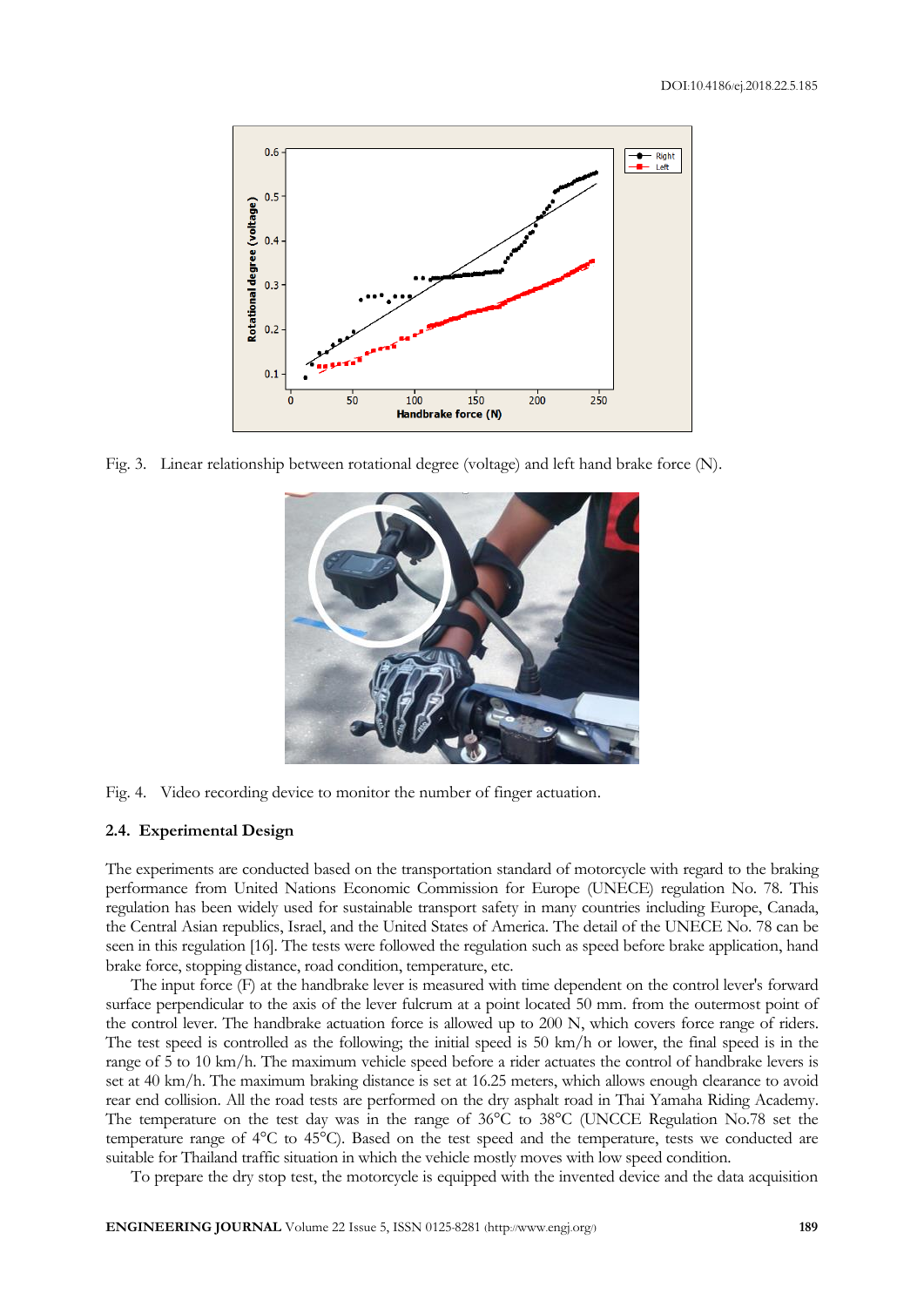unit . The tire pressures are set to the manufacturer's specification at 29 and 33 Psi for the front and rear wheels respectively . The lightly loaded condition should be applied together with the laden condition from the riders. To perform the test, the rider should speed up from zero to 40 km/h and maintain the constant speed before actuating the both handbrake levers at the brake actuated point as shown in Fig 5. In this case, the riders are realized the limited stopping distance to simulate the emergency conditions. So, they have to perform the dry stop within the stopping distance limit using the brake control on both hands, which independently controlled and monitored.

To perform the brake test, thirty Thai volunteers under 25 years old including one professional rider should wear the safety suits and hamlet. These volunteers with the motorcycle driving licenses have experienced in riding motorcycles more than five years. The professional rider has over twenty years old with the well-trained riding skill. In this dry stop test, we controlled independent variables, which are speed; pavement condition; and stopping distance. The dependent variables that we measured and monitored are the amount and duration of force applied on both handbrake controls; the stopping distances. In addition, usage of finger actuation from riders is recorded during the brake application.



Fig. 5. The beginning of brake application and the maximum limit of stopping distance for the brake test.

## **3. Results**

### **3.1. Study Sample**

There are 31 licensed riders participated the road test. The participants consisted of 26 college students, 4 university officers, and 1 professional rider. Among them, 26 were males and 5 were females. Age range was between 15-20 years (65%), 21-30 years (19%), and less than 15 years (16%). The riding experience was between 5-10 years (71%), less than 5 years (16%), and more than 10 years (13%). The riding frequency was less than 10 times per week (42%), between 10 to 20 times per week (45%), and more than 20 times per week  $(13\%)$ .

#### **3.2. Classification of Handbrake Patterns**

Based on the brake test of 31 volunteer riders, the results showed the maximum handbrake forces (F) between the right and left hands as in Fig 6; where (a) represented the histogram of maximum right handbrake forces, (b) represented the histogram of maximum left handbrake forces. The overall mean of handbrake forces for the right and left hand sides were 57.14 N (SD = 26.54) and 82.00 N (SD= 46.81), respectively. In addition, the average peak brake time of maximum handbrake forces were 1.37 sec. (SD= 1.31) and 1.21 sec. (SD=0.75) for the right and left hands respectively.

Cluster analysis was performed in order to classify the handbrake patterns. The data set included 31 observations, which is from our samples and the selected professional rider. We classified the handbrake pattern with respect to 3 key variables, which are the period of stable force, the period of decreasing force, and the number of peaks during brake application. Since the samples applied the brake with two hands, it totals of 6 variables. Three clusters were identified based on the Euclidean distance and the average linkage method. Figure 7 showed the dendrogram of the clustering. The statistics of each cluster are also provided in Table 1. Note that one sample (No.24) applied no force on the left handbrake, which results in 0.000 in the minimum value. The first cluster is identified as stable pattern, with the average stable force of left hand and right at 1.379 and 1.589, respectively. Sample No. 13 and No. 31 (professional rider) are represented this group. The second cluster is identified as oscillated pattern, which applied unstable force with some peaks. The average numbers of peaks on the left hand and right hand are 2.714 and 2.571, representatively.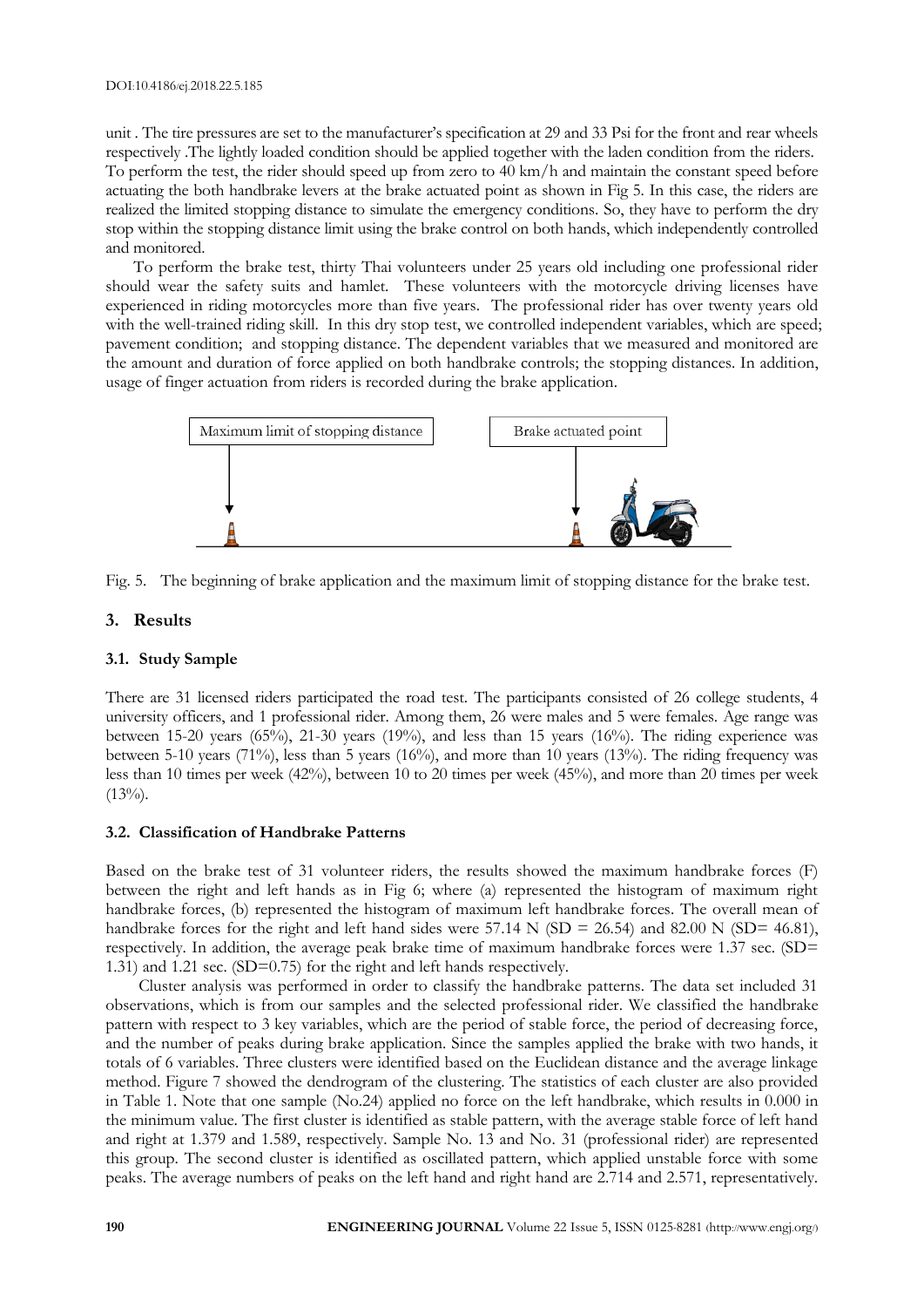Sample No. 17 is represented this group. The third cluster is identified as gradually decreasing pattern, which applied unstable force with some peaks. The average decreasing force on the left hand and right hand are 1.860 and 3.120, representatively. Sample No. 14 is represented this group.

In the experimental tests, the mean braking distance of all volunteer riders is only 10.02 meters long (SD=2.48) which are under the limitation of UNECE regulation No. 78. The longest and shortest braking distances from samples were found at 15.3 and 6.6 meters respectively. In the longest distance, the rider used four and two fingers to actuate the left and right handbrake levers respectively. For the shortest distance, four fingers from both hands were used similarly to the professional riders. Their braking distances are independent on the amount of handbrake force and the peak brake time in each side as shown in Table 2. However, the braking distance from the professional rider was found at 6.71 meters with higher force in left hand side and longer peak response time in both hands. Therefore, the input patterns to control the levers during the brake application are significant to the brake distance.



Fig. 6. Histograms of maximum handbrake forces of 30 volunteer riders.



Fig. 7. Dendrogram of three handbrake pattern clusters.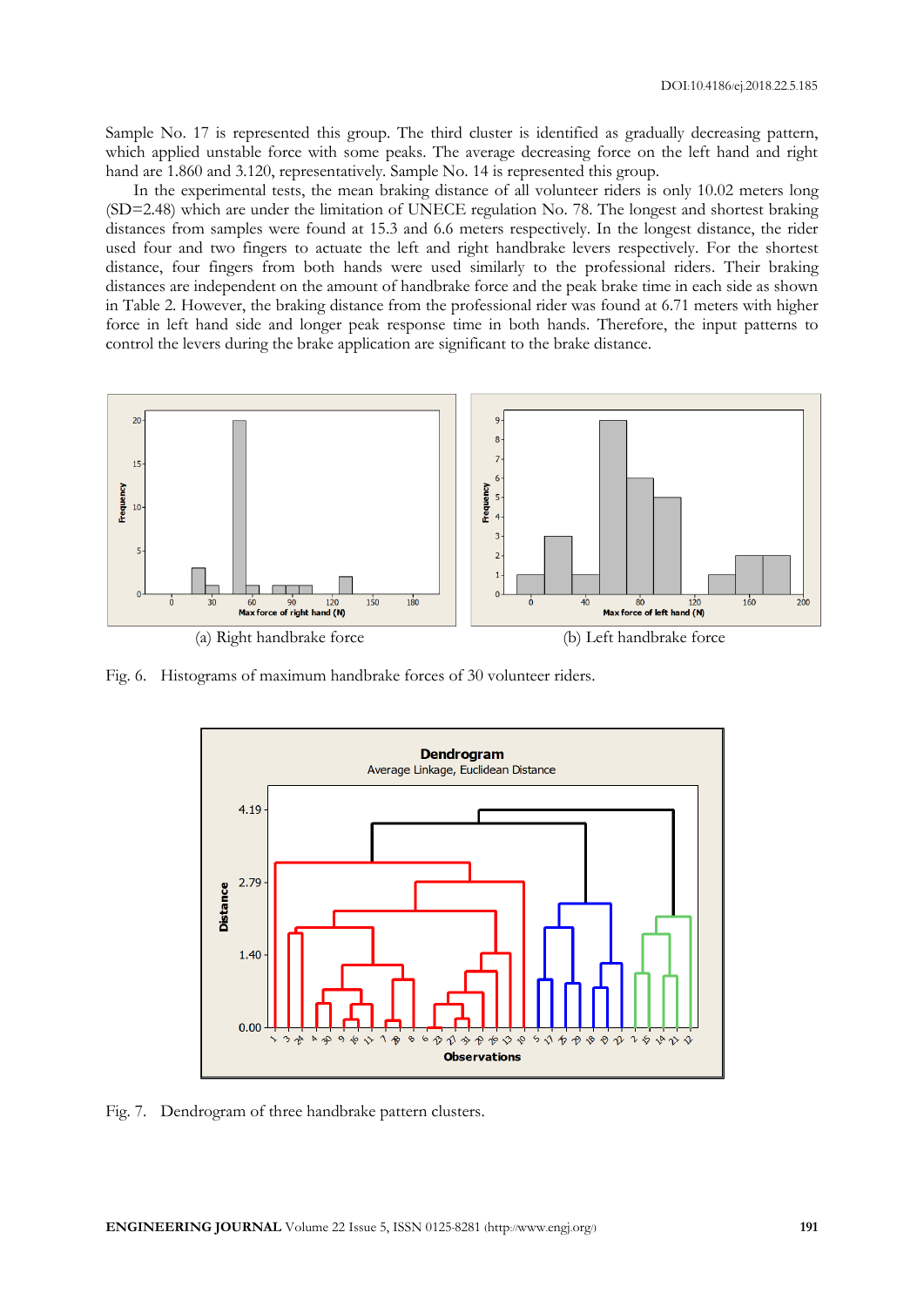| Cluster $1(n=19)$                  | Average | SD             | Min   | Max   |
|------------------------------------|---------|----------------|-------|-------|
| Period of stable force (Left)      | 1.379   | 0.857          | 0.000 | 3.500 |
| Period of stable force (Right)     | 1.589   | 0.660          | 0.500 | 2.600 |
| Period of decreasing force (Left)  | 0.350   | 0.248          | 0.000 | 1.000 |
| Period of decreasing force (Right) | 0.505   | 0.408          | 0.200 | 2.000 |
| Number of peaks (Left)             | 0.105   | 0.459          | 0.000 | 2.000 |
| Number of peaks                    | 0.000   | 0.000          | 0.000 | 0.000 |
| Cluster $2(n=7)$                   | Average | <b>SD</b>      | Min   | Max   |
| Period of stable force (Left)      | 0.421   | 0.227          | 0.200 | 0.800 |
| Period of stable force (Right)     | 0.557   | 0.207          | 0.300 | 0.800 |
| Period of decreasing force (Left)  | 0.486   | 0.367          | 0.200 | 1.000 |
| Period of decreasing force (Right) | 0.357   | 0.310          | 0.100 | 1.000 |
| Number of peaks (Left)             | 2.714   | 1.113          | 1.000 | 4.000 |
| Number of peaks (Right)            | 2.571   | 1.134          | 1.000 | 4.000 |
| Cluster $3(n=5)$                   | Average | SD <sub></sub> | Min   | Max   |
| Period of stable force (Left)      | 0.660   | 0.313          | 0.200 | 1.000 |
| Period of stable force (Right)     | 0.900   | 0.141          | 0.800 | 1.100 |
| Period of decreasing force (Left)  | 1.860   | 0.581          | 1.000 | 2.500 |
| Period of decreasing force (Right) | 3.120   | 0.804          | 2.000 | 4.000 |
| Number of peaks (Left)             | 0.200   | 0.447          | 0.000 | 1.000 |
| Number of peaks (Right)            | 0.000   | 0.000          | 0.000 | 0.000 |

Table 1. Statistics of three handbrake pattern clusters.

Table 2. Test results of the longest and shortest braking distances from the samples and professional rider.

| Rider<br>Sample No. | <b>Braking</b><br>distance<br>(Meters) | Peak right hand brake force,<br>$F(N)$ $\omega$ Time (sec.) | Peak left hand brake force,<br>$F(N)$ $\omega$ Time (sec.) |
|---------------------|----------------------------------------|-------------------------------------------------------------|------------------------------------------------------------|
| 05                  | 15.30                                  | 78.66 N $\omega$ 1.20 sec.                                  | 58.39 N $\omega$ 1.00 sec.                                 |
|                     | 6.60                                   | 47.76 N $\omega$ 0.63 sec.                                  | 32.00 N $\omega$ 0.63 sec.                                 |
| Professional        | 6.71                                   | 50.97 N @ 1.49 sec.                                         | 120.72 N $\omega$ 1.74 sec                                 |

To observe the number of finger usage during the brake test, the records from video camera showed that there were 10 samples that used the number of finger in the left hand more than that in the right hand. And 80% of these 10 samples applied four fingers to actuate the brake lever. Only three samples applied the right hand more than the left hand. It reveals that the riders require the handbrake force on the left hand more than that on the right hand. However, there were 17 out of 30 samples in which the equal number of finger usage in both hands was used i.e. 13, 3 and 1 samples for 4, 3 and 2 finger usages respectively. Based on the human hand dexterity, equal fingers from both hands do not indicate the equal hand force. There are 21 samples applying the left hand forces more than the right hand forces.

## **4. Discussion**

It also reveals that the samples averagely applied the left hand forces with shorter duration time more than another, even though only five riders are dexterous with the left hand. Therefore, the training skills of brake application for young motorcycle riders in Thailand under the emergency brake situation are necessary. However, the brake factor between the input hand level and the wheel brake force is dependent on the designs of brake systems in motorcycles. In the tested motorcycle, the left hand lever is longer than the right hand lever by 9 millimeter, resulting in the mechanical advantage. The brake test results from Thai professional rider over twenty years well-trained riding skill showed the same actuated time of brake application in both hands with the same rotated degrees through the output voltage of potentiometer at the fulcrum of handbrake lever as shown in Fig. 8. It shows typical stable pattern with equal grip span of welltrained rider. However, these results can be converted into the input hand forces as shown in Fig. 9. It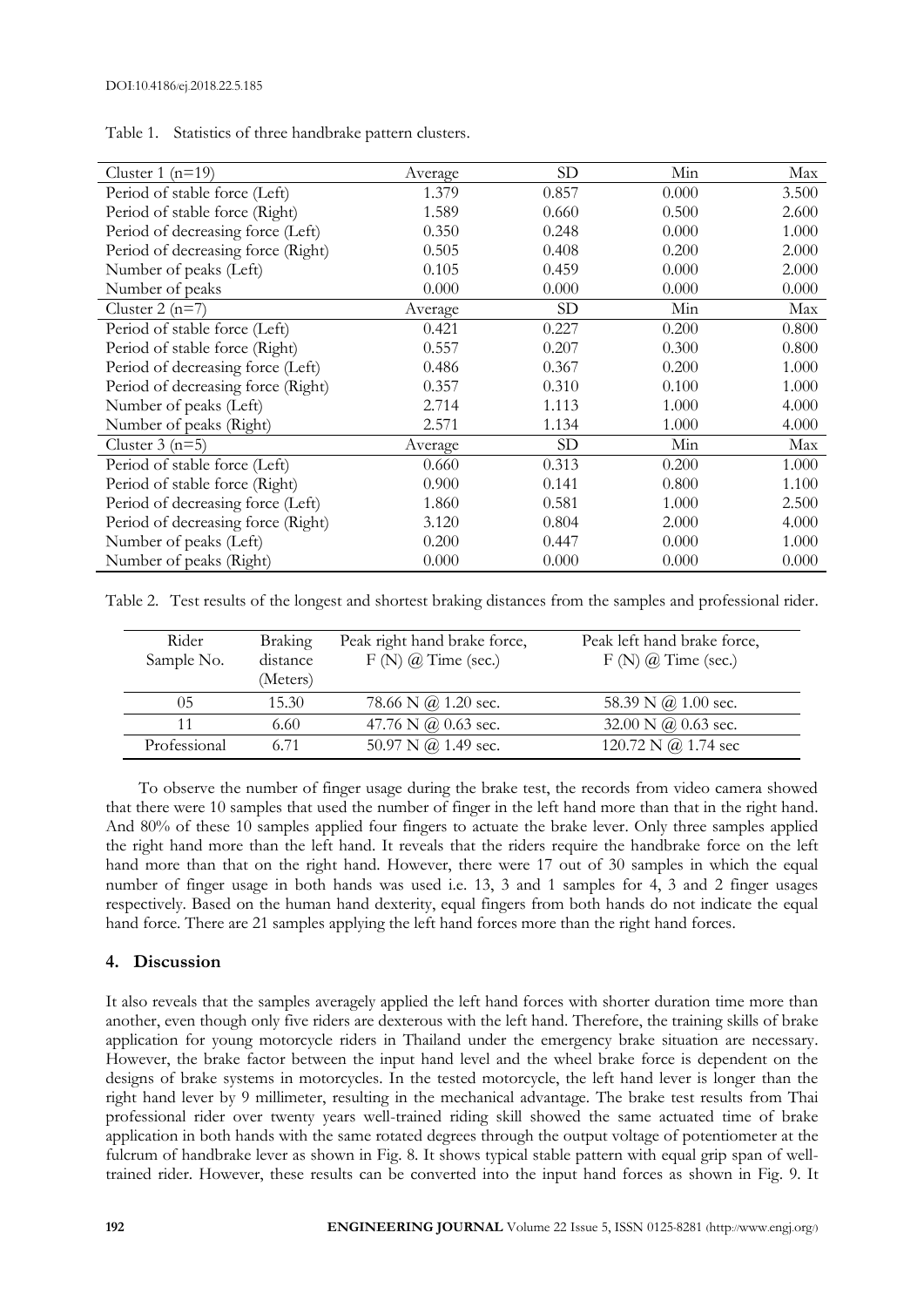revealed that professional rider was intended to exert force on the left hand more than the right hand in order to complete the span of both handbrake levers. Therefore, it is generally necessary for riders to do trial brake tests for different brake systems in order to realize the braking distance through the mechanical advantage of handbrake levers from motorcycles.

From the brake test, 61% of samples showed the stable pattern with unequal grip span in the handbrake levers during the brake application. With this pattern, the front wheel was potentially subjected to high brake force more than the rear wheel. This is because the riders in this pattern were possibly attempted to exert equally both handbrakes. But the tested motorcycle has less brake factor in the left handbrake lever as shown in Fig. 9. Representative of the stable pattern in rotational degree of hand levers with unequal grip span of sample No. 13 is shown in Fig. 10. However, the control of the handbrake levers can be oscillated with unequal grip span as shown in Fig. 11. This pattern can be found for 23% of samples. This pattern reveals that the riders attempted to avoid both wheel lock conditions. There were 16% of samples attempted to increase rapidly and decrease gradually both lever spans during the brake application. Example of this pattern is shown in Fig. 12. It implied that the majority of samples do not understand how to utilize the road friction throughout the emergency brake application.

Based on the hand-force actuation against the various physical objects, the force measurement at the hand's rider on the brake lever in motorcycle is different from the force measurement in the clinical area which normally uses Rolyan, Jamar dynamometers and Martin vigorimeter [17] [18]. These devices are used to assess the grip strength of human being by occupational therapists in a range of clinical settings [19]. Therefore, the data from the measurement of hand force in this research are found to be lower than the grip strength. Furthermore, the handle dimension of cylinder bar such as motorcycle grip was found to have influence on the hand grip force [20]. Thus, the newly invented force measuring device in this research is developed to identify the handbrake pattern and force actuating on the lever with the potentiometer technique.

However, the invented device cannot measure the actuating force more than the certain value due to the limited rotation of the fulcrum of handbrake lever. To overcome this limitation, a silicon-based force sensor in a flexible package for finger-mounted applications can be used [21]. Alternatively, a new type of tactile sensor using pressure-conductive rubber with stitched electrical wires can be applied at the handbrake lever because it is thin and flexible and can cover object geometry [22].

In this research, the measurement of the left hand force was found to be higher than the right hand force. The volunteer riders also get used to apply the rear wheel brake on the left hand side with cable system which requires more force than the hydraulic system on the right hand side. And different usage of fingers and four different grip patterns were found in the volunteer riders. This might be the influence of mentally practicing a motor skill and cognitive task [23]. Furthermore, the driving experience and skilloriented driving have more fluent in handling the vehicle, but lower in safety aspects of driving [24]. Young males and females involve in the frequency and accident likelihood of the risky behaviors [25]. Therefore, the safety value of education and training programs might prove to be effective in reducing collisions under the concern of critical age and experience related factors [26].



Fig. 8. Rotational degree at fulcrum of the handbrake levers from the professional rider under brake application.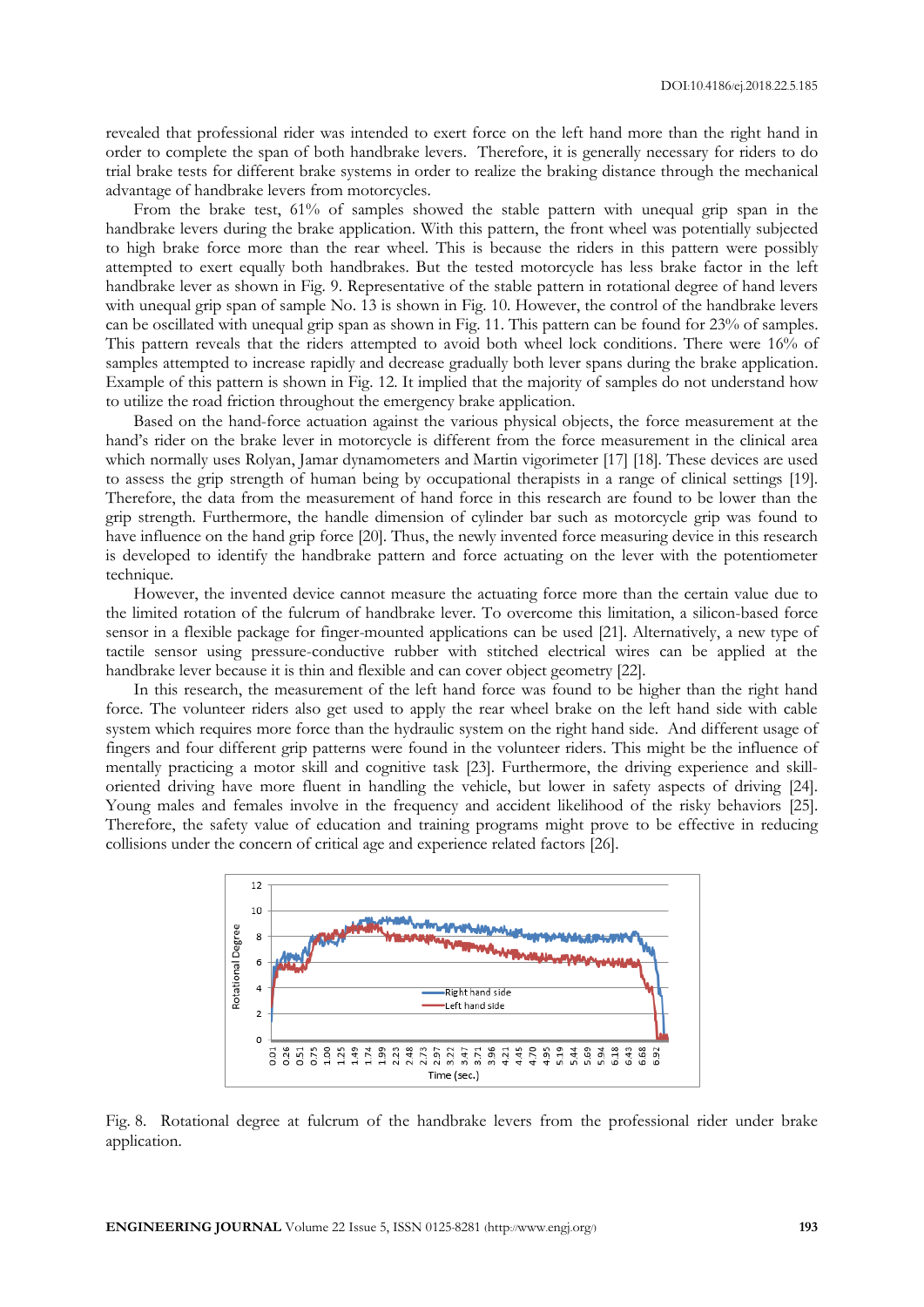

Fig. 9. Handbrake force inputs of the professional rider under the brake application.



Fig. 10. Representative stable pattern in rotational degree of hand levers with unequal grip span of sample No. 13.



Fig. 11. Representative oscillated pattern in rotational degree of hand levers with unequal grip span of sample No. 17.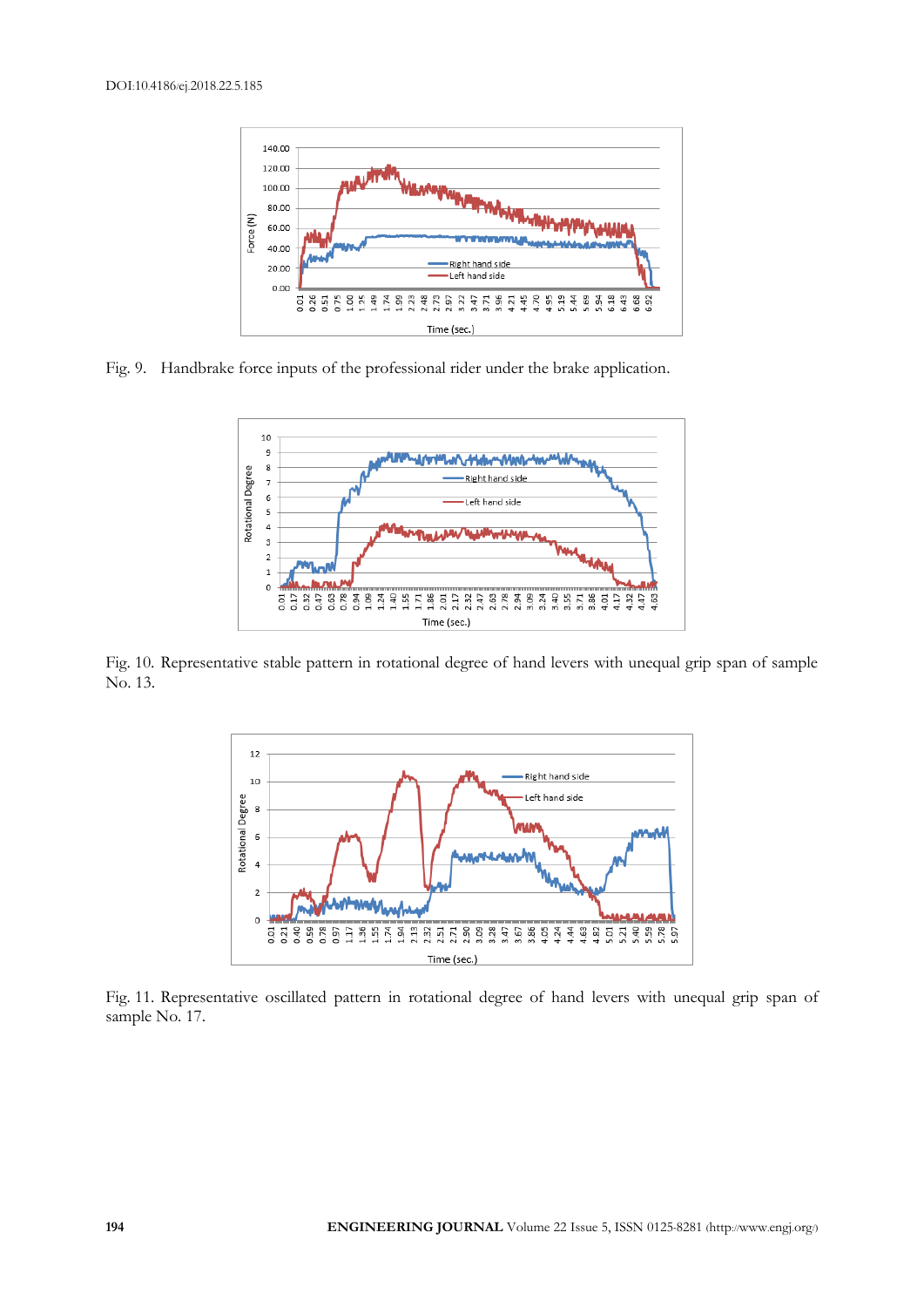

Fig. 12. Representative high and gradually decreased pattern in rotational degree of hand levers of sample No. 14.

## **5. Conclusions**

- The invented device can be used to measure and monitor the rider behaviors in either hydraulic or cable handbrake systems. The distributed handbrake force can be converted to the input force according to UNECE Regulation No. 78
- Even though thirty volunteer riders are dexterous with the right hand, the mean of left hand force is more than the right one. This is because the tested motorcycle is equipped with the cable handbrake system on the left hand side to actuate the rear wheel brake. And the riders are familiar with the rear wheel brake on the left hand side. Therefore, the type of motorcycle brake system for each wheel is the key to exert the rider hand force for maintaining the same braking distance.
- Different usages of fingers in both hands of samples were found in the volunteer riders applying more number of fingers in the left hand side than that in right hand side in order to increase the handbrake force. However, over 50% of samples used the equal number of finger usage in both hands during the brake application.
- Four different grip patterns such as stable with equal and unequal grip spans, oscillation and initial peak can be used to represent the handbrake controls of Thai volunteer and professional riders. Such patterns and the response time affect the brake distance of motorcycle which is independent on the amount of handbrake force during the brake application.

# **Acknowledgment**

The authors would like to acknowledge Faculty of Engineering project No. 56-04-06-027, KMUTNB for financial support. Thanks also to Yamaha Riding Academy (Thailand) for supporting staffs and the brake testing area and especially to volunteers participated in the study.

# **References**

- [1] World Health Organization (WHO). (2015). *Global Status Report on Road Safety* [Online]. Available: http://www.who.int/violence\_injury\_prevention/road\_safety\_status/2015/en/
- [2] M. Cornoa, S. M. Savaresia, M. Tanellia, and L. Fabbrib, "On optimal motorcycle braking," *Control Engineering Practice*, vol. 16, pp. 644–657, 2008.
- [3] R. G. Juniper and M. C. Good, "Braking, stability and handling of motorcycles", Department of Mechanical and Industrial Engineering, University of Melbourne, 1983.
- [4] V. Cossalter, R. Lot, and F. Maggio, "On the stability of motorcycle during braking," in *SAE Small Engine Technology Conference and Exhibition*, Graz, Austria, SAE Paper Number 2004-32-0018/20044305, 2004.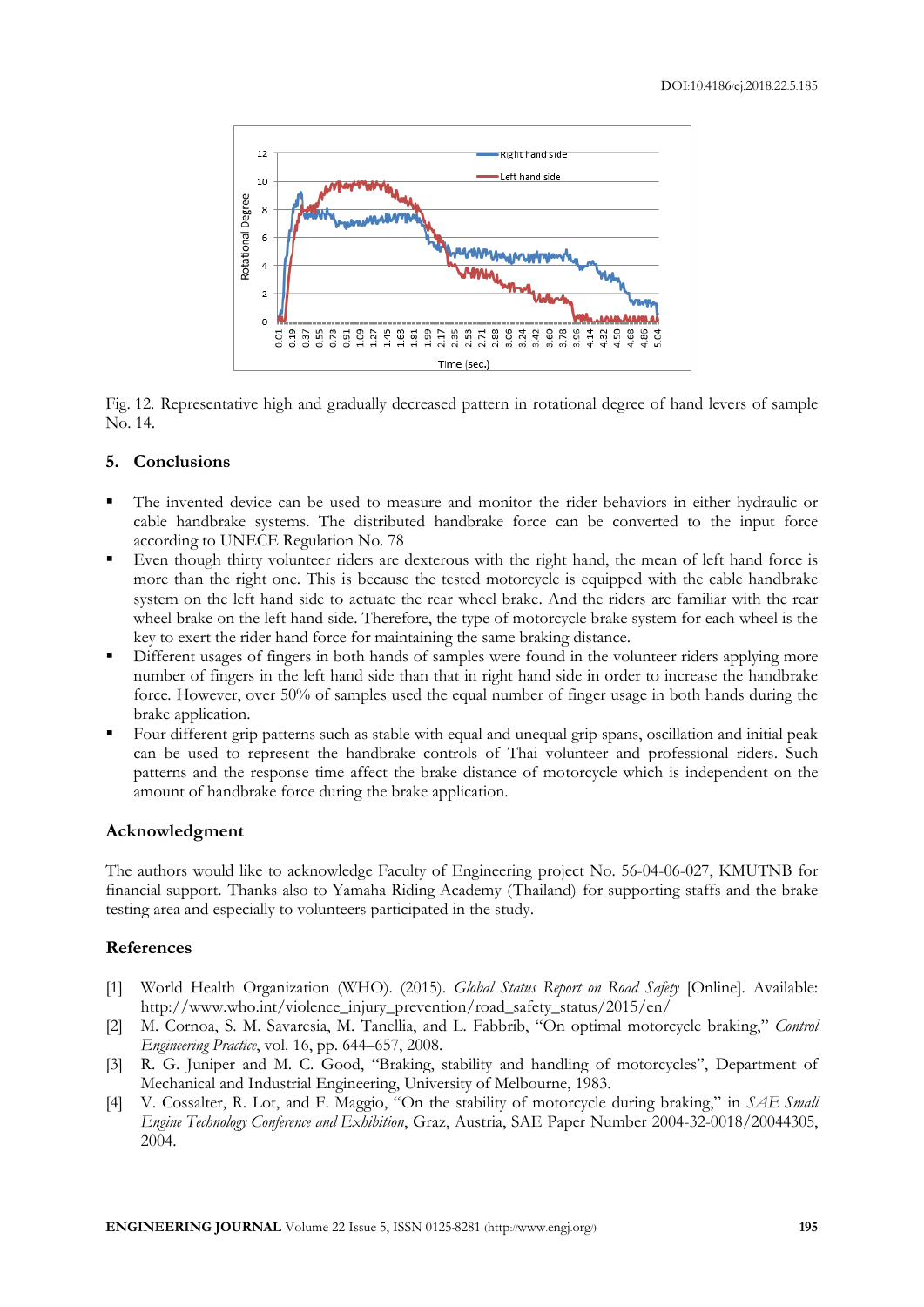- [5] D. J. N. Limebeer, R. S. Sharp, and S. Evangelou, "The stability of motorcycles under acceleration and Braking," *Institution of Mechanical Engineering, Part C, Journal of Mechanical Engineering Science*, vol. 215, pp. 1095–1109, 2001.
- [6] R. S. Sharp, "The stability and control of motorcycles," *Journal of Mechanical Engineering Science*, vol. 13, pp. 316–329, 1971.
- [7] M. Kato, T. Matsuto, K. Tanaka, H. Ishihara, T. Hayashi, and W. Hosoda, "Combination of antilock brake system (ABS) and combined brake system (CBS) for motorcycles," SAE International, Warrendale, PA, SAE Technical Paper 960960, Feb. 1996. [Online]. Available: http://papers.sae.org/960960/ [Accessed: 14 Jul. 2014]
- [8] B. O. Anderson, A. Baxter, and N. Robar, "Comparison of motorcycle braking system effectiveness," in *SAE 2010 World Congr. Exhib.*, 2010. [Online]. Available: http://www.scopus.com/inward/record.url?eid=2-s2.0- 84877182625&partnerID=40&md5=336abcd106de9c42ebac01c3e7a8c0ae
- [9] E. R. Teoh, "Effectiveness of antilock braking systems in reducing motorcycle fatal crash rates," *Traffic Inj. Prev.*, vol. 12, no. 2, pp. 169–173, 2011. [Online]. Available: http://dx.doi.org/10.1080/15389588.2010.541308 [Accessed: 21 Jun. 2014]
- [10] H. Prem, "The emergency straight-path braking behaviour of skilled versus less-skilled motorcycle riders," SAE International, Warrendale, PA, SAE Technical Paper 871228, Nov. 1987. [Online]. Available: http://papers.sae.org/871228/ [Accessed: 14 Jul. 2014]
- [11] A. L. Dunn, M. Dorohoff, F. Bayan, A. Cornetto, R. Wahba, M. Chuma, D. A. Guenther, and N. Eiselstein, "Analysis of motorcycle braking performance and associated braking marks," SAE International, Warrendale, PA, SAE Technical Paper 2012-1–610, Apr. 2012. [Online]. Available: http://papers.sae.org/2012-01-0610/ [Accessed: 14 Jul. 2014]
- [12] V. Mathiowetz, N. Kashman, G. Volland, K. Weber, M. Dowe, and S. Rogers, "Grip and pinch strength: Normative data for adults," *Arch. Phys. Med. Rehabil.*, vol. 66, no. 2, pp. 69–74, Feb. 1985.
- [13] S. Ramlagan, K. Peltzer, and N. Phaswana-Mafuya, "Hand grip strength and associated factors in noninstitutionalised men and women 50 years and older in South Africa," *BMC Res. Notes*, vol. 7, p. 8, Jan. 2014. [Online]. Available: http://www.ncbi.nlm.nih.gov/pmc/articles/PMC3892054/ [Accessed: 25 Jun. 2014]
- [14] R. G. Radwin, S. Oh, T. R. Jensen, and J. G. Webster, "External finger forces in submaximal fivefinger static pinch prehension," *Ergonomics*, vol. 35, no. 3, pp. 275–288, Mar. 1992. [Online]. Available: http://europepmc.org/abstract/MED/1572337 [Accessed: 14-Jul-2014]
- [15] Y. Ke, X. Yao, H. Yang, and X. Liu, "Kinetic friction characterizations of the tubular rubber seals," *Tribol. Int.*, vol. 72, pp. 35–41, 2014.
- [16] The United Nations Economic Commission for Europe (UNECE). *UN Vehicle Regulations - 1958 Agreement, Addenda to the 1958 Agreement (Regulations 61-80)* [Online]. Available: https://www.unece.org/trans/main/wp29/wp29regs61-80.html
- [17] V. Mathiowetz, "Comparison of Rolyan and Jamar dynamometers for measuring grip strength," *Occup. Ther. Int.*, vol. 9, no. 3, pp. 201–209, 2002.
- [18] J. Desrosiers, R. Hebert, G. Bravo, and E. Dutil, "Comparison of the Jamar dynamometer and the Martin vigorimeter for grip strength measurements in a healthy elderly population," *Scand. J. Rehabil. Med.*, vol. 27, no. 3, pp. 137–143, 1995.
- [19] E. Innes, "Handgrip strength testing: A review of the literature," *Aust. Occup. Ther. J.*, vol. 46, no. 3, pp. 120–140, Sep. 1999. [Online]. Available: http://onlinelibrary.wiley.com/doi/10.1046/j.1440- 1630.1999.00182.x/abstract [Accessed: 09-Dec-2017]
- [20] C. S. Edgren, R. G. Radwin, and C. B. Irwin, "Grip force vectors for varying handle diameters and hand sizes," *Hum. Factors*, vol. 46, no. 2, pp. 244–251, 2004.
- [21] D. J. Beebe, D. D. Denton, R. G. Radwin, and J. G. Webster, "A silicon-based tactile sensor for finger-mounted applications," *IEEE Trans. Biomed. Eng.*, vol. 45, no. 2, pp. 151–159, 1998.
- [22] M. Shimojo, A. Namiki, M. Ishikawa, R. Makino, and K. Mabuchi, "A tactile sensor sheet using pressure conductive rubber with electrical-wires stitched method," *IEEE Sens. J.*, vol. 4, no. 5, pp. 589–596, 2004.
- [23] D. L. Feltz and D. M. Landers, "The effects of mental practice on motor skill learning and performance: A meta-analysis," *J. Sport Psychol.*, vol. 5, no. 1, pp. 25–57, 1983.
- [24] T. Lajunen and H. Summala, "Driving experience, personality, and skill and safety-motive dimensions in drivers' self-assessments," *Personal. Individ. Differ.*, vol. 19, no. 3, pp. 307–318, 1995.